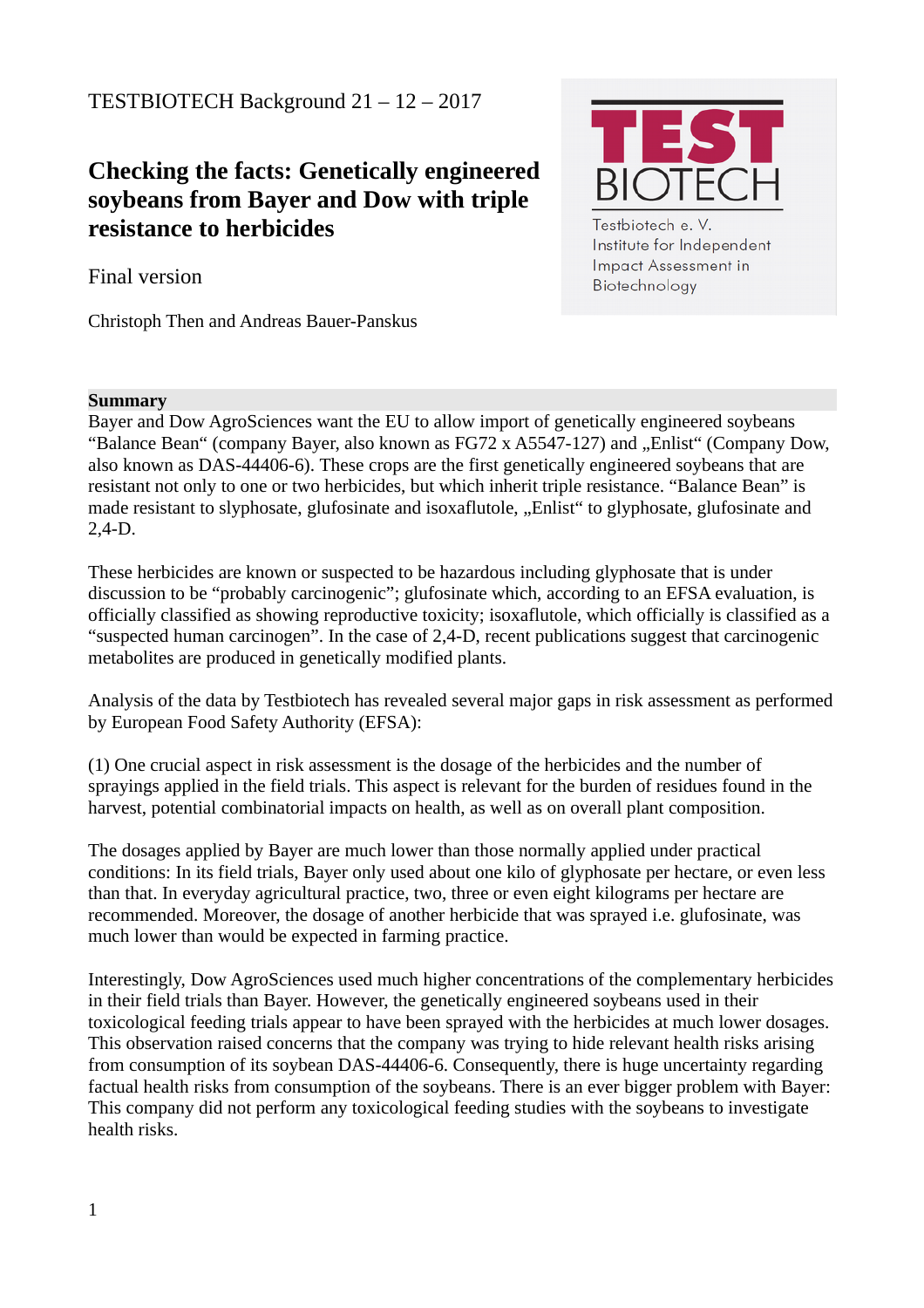(2) A further gap in risk assessment concerns the specific herbicides uses in the field trials. In this regard, the genetically engineered soybeans from Bayer and Dow were made resistant to more herbicide substances than tested in the field trials: The herbicides 2,4-D and isoxaflutole belong to larger groups of chemicals that encompasses many other herbicides that can also be sprayed onto the plants during cultivation. Any relevant data for the risk assessment of spraying crops with these other herbicides are completely missing.

(3) Further, there are some basic problems in the risk assessment of genetically engineered plants made resistant to herbicides: Such plants have been grown for many years in countries such as the USA, Brazil and Argentina. Over time, many of the weeds growing in these regions have adapted to herbicide use. This has in turn led to increasing amounts of herbicide being sprayed onto the crops and also an increase in the number of applications. However, as a report from EFSA shows, the available data on residues from spraying with glyphosate are generally insufficient to draw any conclusion on the safety of soybeans being imported into the EU. For example, in 2015, no samples of imported soybeans were analysed for residues from spraying with glyphosate.

According to the EU Commission, the health risks associated with genetically engineered soybeans can be assessed separately and independently of any herbicides they are resistant to. Testbiotech rejects this approach on the grounds that it is inadequate and misleading. In accordance with the guidelines for EU risk assessment, the plants have to be sprayed with the herbicides they are resistant to. But if the herbicides are not tested on the plants in realistic conditions, the risk assessment is flawed.

If the plants are sprayed with less herbicide in the field trials than would be usual in normal farming practice, this will not only influence the amount of herbicide residues in the plants from spraying. It can also influence changes in plant composition, which is dependent on the dosage of herbicides sprayed onto the plants. These changes can cause health risks by, for instance, increasing the effects of allergens or phytoestrogens. These risks were neither assessed under pesticide regulation, nor under GMO regulation.

Testbiotech is demanding that following investigations are performed before a decision is taken on risk assessment:

- Assessment of all residues of active substances taking various practical conditions into consideration (e.g. dosage and frequency of herbicide application);
- Assessment of all relevant active ingredients, additives and their residues;
- Investigation of combinatorial effects of the applied herbicides;
- Investigation of the changes in plant constituents taking into account various herbicide applications;
- Investigation of interactions between the herbicides and the plant constituents;
- Investigation of the long-term effects of consumption of the genetically engineered soybeans taking possible effects on endocrine systems, reproduction and intestinal microbiome into account.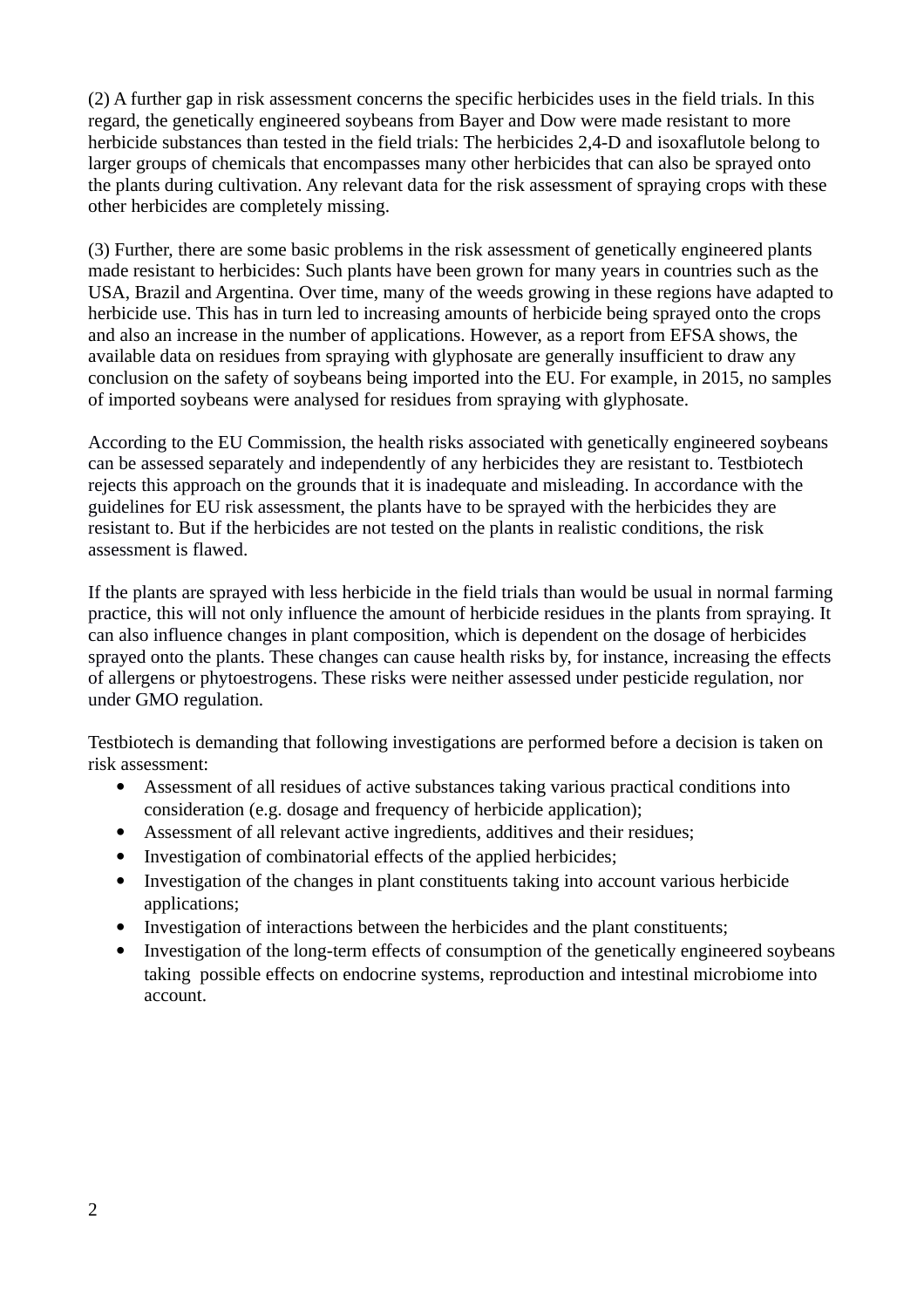#### **Introduction**

Bayer and Dow AgroSciences, similarly to Monsanto, produce genetically engineered herbicideresistant plants. Their business model is simple: Selling patented seeds and herbicides in a double pack.

Specific herbicides (e.g. glyphosate) used in the cultivation of genetically engineered plants are known as complementary herbicides. Genetic engineering makes it possible for the plants to survive spraying with these specific herbicides. At the same time, newly emerging metabolic substances and herbicide residues in the crops mean new risks for consumers.

Genetically engineered plants are mainly grown in Argentina, Brazil and the USA. Soybeans that are genetically engineered to be resistant to glyphosate have been grown in these regions for over 20 years. In recent times, glyphosate has faced heavy criticism – and was classified as carcinogenic by the International Agency for Research on Cancer (IARC, 2015), which is part of the World Health Organisation (WHO). In addition, widespread use of glyphosate has been harmful to biodiversity (Pleasants & Oberhauser, 2012, Schütte et al., 2017).

At the same time, a number of weeds have adapted to the massive use of glyphosate and have become resistant.<sup>[1](#page-2-0)</sup> These herbicide-resistant weeds are an increasing problem in the countries where the genetically engineered crops are grown. They have led to increasing amounts of herbicide being used on the crops, and to an "arms race" in genetic engineering technology. Essentially, genetic engineering technology is used to insert gene constructs into plants, such as soybean and maize, which will make the plants resistant to several herbicides.

#### **New genetically engineered soybeans developed by Bayer and Dow**

Bayer used genetic engineering technology to develop the FG72 soybean (Balance Bean). This new variety is not only resistant to applications of glyphosate – it is also resistant to herbicides, such as isoxaflutole, that cause the plants to "bleach" and die (so-called HPPD inhibitors). The genetically engineered FG72 soybean was allowed for import into the EU in 2016.

In an extreme extension of its business model, Bayer has now crossed this soybean with other genetically engineered varieties in order to make the plants additionally resistant to glufonsinate. This latter herbicide is known under brand names such as Liberty or Basta. The harvest of these soybeans (abbr. FG72 x A5547-127) is to be authorised for use in the food and feed industry and for import into the EU. It would be the very first time that approval is given to genetically engineered plants resistant to three different herbicides.

| Company      | Genetically engineered<br>soybean | $ Group\;of$<br>complementary<br>herbicides | Complementary<br>herbicide tested |
|--------------|-----------------------------------|---------------------------------------------|-----------------------------------|
| <b>Bayer</b> | FG72 x A5547-127                  | glyphosate                                  | glyphosate                        |
|              | trade name: 'Balance              | glufosinate                                 | glufosinate                       |
|              | Bean'                             | HPPD-inhibitors                             | isoxaflutole                      |

#### **Table 1: Genetically engineered soybeans from Bayer that are resistant to three herbicides**

A similarly extreme approach is taken by Dow AgroSciences: They have also filed a market application for soybeans with a triple resistance to herbicides: The genetically engineered soybeans

<span id="page-2-0"></span><sup>1</sup> [www.weedscience.org/](http://www.weedscience.org/)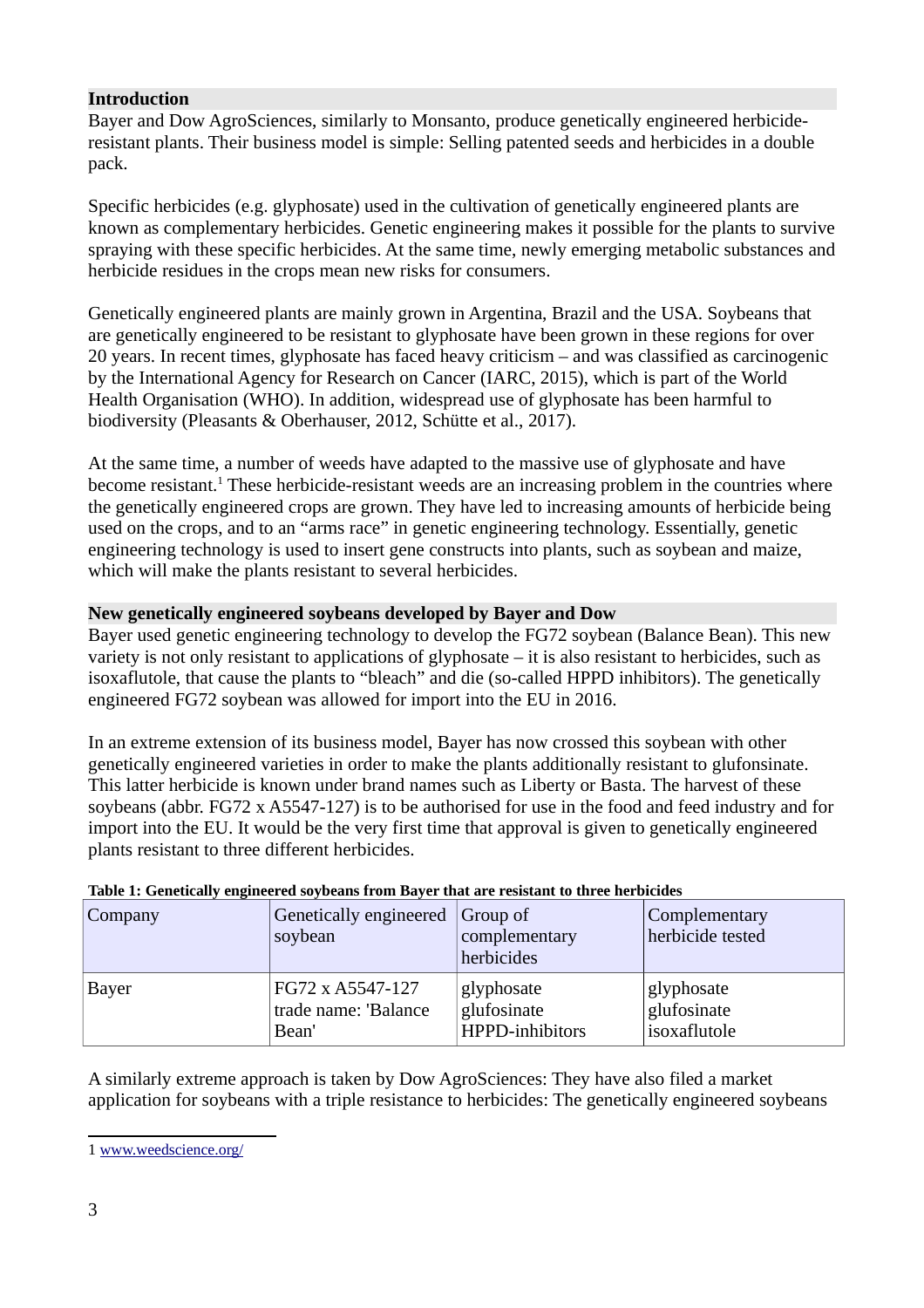are resistant to spraying with glyphosate, glufosinate and 2,4-D (this substance belongs to the group of phenoxy herbicides).

| Company          | Genetically engineered Group of | complementary      | <b>Complementary</b>       |
|------------------|---------------------------------|--------------------|----------------------------|
|                  | soybean                         | herbicides         | herbicide tested in trials |
| Dow AgroSciences | DAS-44406-6                     | glyphosate         | glyphosate                 |
|                  | trade name:'Enlist™             | glufosinate        | glufosinate                |
|                  | traits'                         | phenoxy herbicides | $2,4-D$                    |

**Table 2: Genetically engineered soybeans from Dow AgroSciences that are resistant to three herbicides**

Analysis of the relevant data provided to EFSA by the companies has revealed three major gaps in EFSA risk assessment (EFSA 2017 a & b):

## **1. The Bayer soybeans were not assessed under realistic practical conditions**

Testbiotech was able to partially access documents filed for the approval of soybeans FG72 and FG72 x A5547-127. The documents show that the risks associated with the genetically engineered soybeans were not assessed under realistic practical conditions. The way in which Bayer organised their investigations meant that many relevant data are completely missing..

The following specific conditions were chosen for the field trials:

- In field trials with FG72, the soybeans were sprayed with around 1 kg glyphosate/hectare.
- In field trials with FG72 x A5547-127, 863g of glyphosate/hectare was applied to the soybeans
- A maximum amount of 70 mg/hectare of isoxaflutole was applied to FG72 and FG72 x A5547-127.
- An additional 448g /hectare of glufosinate was applied to FG72 x A5547-127.
- The plants were only sprayed once at a relatively early stage of growth.

The amount of glyphosate used in the field trials was distinctly below that of the amounts used in agricultural practice:

- Commercially grown genetically engineered plants are mostly sprayed not just once, but several times.
- Only around 1 kg/hectare of glyphosate or even less (863g / hectare) was used in the field trials; Bayer, however, states that a minimum of 1,12 kg/ hectare should be used by farmers cultivating soybeans in the US and if glyphosate is applied to its soybeans without isoxaflutole.<sup>[2](#page-3-0)</sup>
- Further, in the US, Monsanto officially recommends that dosages of around 2-3 kg / hectares are applied to the soybeans, with additional spraying before and after cultivation.<sup>[3](#page-3-1)</sup>
- According to a patent application filed by Monsanto for different application combinations of glyphosate, the amount of glyphosate sprayed onto fields with genetically engineered soybeans can sum up 8 kg / hectare. Sprayings might be divided into several portions (WO 2008051633).
- Data on herbicide residues in soybeans grown in Argentina point to (Testbiotech 2013)

<span id="page-3-0"></span><sup>2</sup> <http://www.balancegtsoybeans.com/use-restriction-agreement/>

<span id="page-3-1"></span><sup>3</sup> [http://www.rea-hybrids.com/Agronomy/Documents/Postemergence%20Herbicide%20Applications%20in](http://www.rea-hybrids.com/Agronomy/Documents/Postemergence%20Herbicide%20Applications%20in%20Soybeans%20-%20RRPLUS%20-%20Spotlight.pdf) [%20Soybeans%20-%20RRPLUS%20-%20Spotlight.pdf.](http://www.rea-hybrids.com/Agronomy/Documents/Postemergence%20Herbicide%20Applications%20in%20Soybeans%20-%20RRPLUS%20-%20Spotlight.pdf)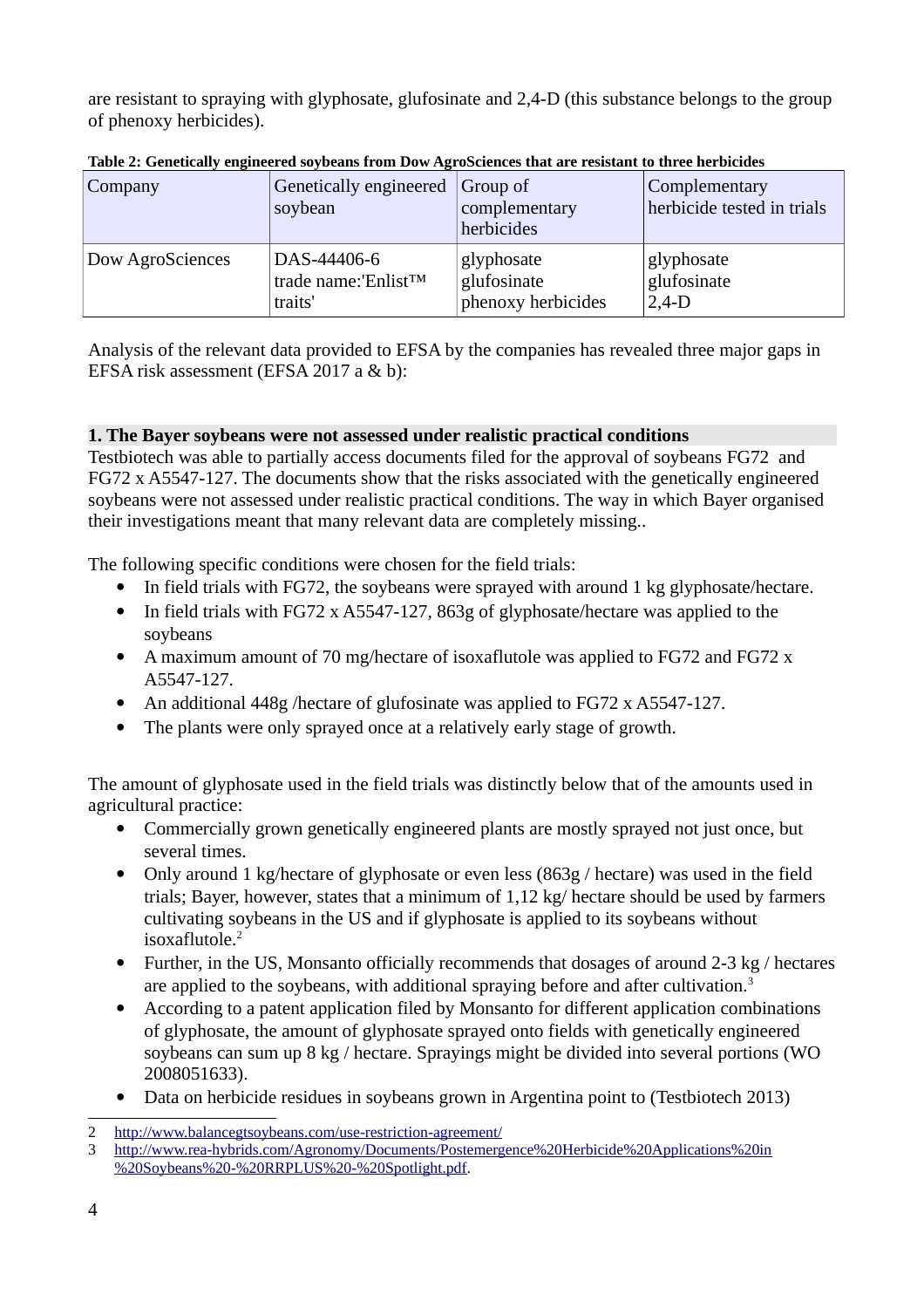rapidly increasing problems with herbicide resistant weeds<sup>[4](#page-4-0)</sup>; and it can be expected that extremely high dosages will be applied in several regions of South America.

- From the group of HPPD inhibitors, only one additional active substance was tested in field trials – isoxaflutole. Other HPPD inhibitors that could be used in the cultivation of soybeans were ignored. According to available publications, at least one further active substance, mesotrione, could also be used in future (Schultz et al., 2015). In addition, over a dozen other HPPD inhibitors and their application on Bayer herbicide-resistant plants are claimed in patents held by the company.<sup>[5](#page-4-1)</sup> Each one of these substances can leave specific residues in plants and/or lead to changes in the metabolism of the plants. Therefore, all relevant substances should be tested on the plants.
- For the use of glufosinate in the cultivation of sovbeans, Monsanto (WO2008051633) recommends up to 905 g /hectares.

#### **Table 3: Comparison of data on herbicide dosages (active ingredients, a.i.) applied in field trials for Bayer´s genetically engineered "Balance Beans" (FG27 and FG72 x A5547-127) with other sources in regard to herbicide resistant soybeans**

|              |                      | Field trial FG72 Field trial FG72 x<br>A5547-127 | Monsanto patent<br>WO2008051633                                                              | recommended by<br>Monsanto (2017)                                                                         | recommended by<br>Bayer (2017)                                                                        |
|--------------|----------------------|--------------------------------------------------|----------------------------------------------------------------------------------------------|-----------------------------------------------------------------------------------------------------------|-------------------------------------------------------------------------------------------------------|
| glyphosate   | $Ca1$ kg<br>/hectare | 0,863 kg /hectare                                | 8 kg/hectare<br>overall dosage<br>before and<br>during the<br>cultivation of the<br>soybeans | 2-3 kg /hectare<br>as a maximum<br>applied directly<br>sprayed onto the<br>soybeans during<br>cultivation | 1,2 kg /hectare as<br>a minimum if<br>glyphosate is<br>applied without<br>isoxaflutoles<br>one or two |
|              | single spraying      | single spraying                                  | three sprayings                                                                              | two sprayings                                                                                             | sprayings                                                                                             |
| glufosinate  |                      | 448 g/hectare                                    | 863 g/hectare                                                                                |                                                                                                           |                                                                                                       |
| isoxaflutole | 70 mg /hectares      | 70 mg /hectares                                  |                                                                                              |                                                                                                           | Not allowed in<br>the US                                                                              |

Bayer did not perform any feeding studies with its soybeans to investigate potential health impacts at the stage of consumption.

# **2. Dow AgroSciences genetically engineered soybeans are engineered to be resistant to further herbicides not tested in field trials**

According to the opinion of EFSA (EFSA 2017b), the Dow AgroSciences soybeans were made resistant to three classes of herbicides: glyphosate, glufosinate and the group of phenoxy-auxin herbicides of which 2,4-D is one specific substance.

But as the patent application WO2007053482 filed by Dow AgroSciences shows, genetically engineered plants such as DAS-44406-6 that inherit the enzyme AAD12 are also resistant to further herbicides named pyridyloxyacetate. Substances such as triclopyr, fluroxypyr and MCPA are members of this group. These herbicides were not tested in the trials for risk assessment and they are not even mentioned in the EFSA opinion.

Each one of these substances can leave specific residues in plants and/or lead to changes in the metabolism of the plants. Therefore, all relevant substances should be tested on the plants.

<span id="page-4-0"></span><sup>4</sup> <http://www.weedscience.org/>

<span id="page-4-1"></span><sup>5</sup> See patent application WO2017042259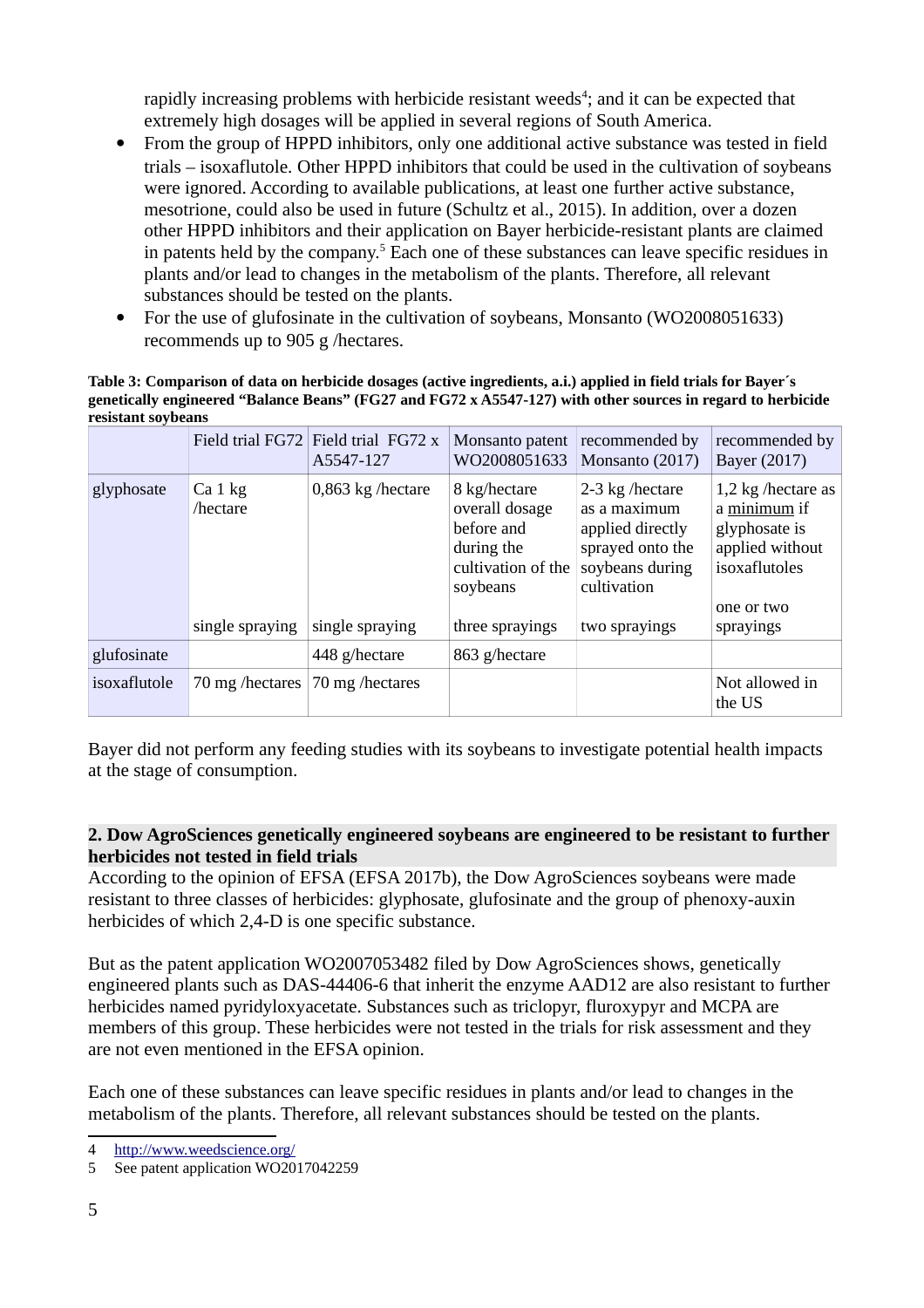| <b>Class of herbicides</b> | Specific substances                       |
|----------------------------|-------------------------------------------|
| Phenoxy herbicides         | $2,4$ D<br>$2,4,5-T$<br>4-CPA<br>$3,4-DA$ |
| Pyridyloxyacetate          | <b>MCPA</b><br>Triclopyr<br>Fluroxypyr    |

**Table 4: List of herbicides which, according to Dow AgroSciences, can be sprayed onto soybeans, such as DAS-44406-6[6](#page-5-0)**

In regard to the dosages and number of times the herbicides were sprayed onto the crops, Dow did a much better job than Bayer, spraying several times and using higher dosages. Dow even performed a 90-day rat feeding study to investigate health risks. However, the soybeans used in the feeding study were sprayed with the herbicides at much lower dosages. Glufosinate was not sprayed at all. Further, the feeding study suffers from major deficiencies: For example, no dose-dependent effects were investigated. Instead only one low level dose of the soybeans was mixed into the diet. Thus, this feeding study is meant to create the impression that health risks at the stage of consumption were investigated, but in fact they were not. Nevertheless, the study was accepted by EFSA.

**Table 5: Comparison of data on herbicide dosages (active ingredients, a.i or acid equivalents, a.e..) applied in field trials for Dow´s genetically engineered "Enlist" soybean (DAS-44406-6) used in the field trials and as applied on the soybeans used in the toxicological feeding study** 

|             | Field trial DAS-44406-6                     | Feeding study with DAS-44406-6            |
|-------------|---------------------------------------------|-------------------------------------------|
| Glyphosate  | Three sprayings, with 3780 g ae/ha in total | Two sprayings, with 1680 g ai/ha in total |
| $2,4-D$     | Three sprayings, with 3360 g ae/ha in total | One spraying with around 1000 g ai / ha   |
| Glufosinate | Two applications, with 800 g ai/ha in total | None                                      |

## **3. Missing data on residues in the harvest from spraying with herbicides**

In general, it can be expected that the complementary herbicides will leave residues in the plants resp. the harvest. The kinds of residues and their degradation products is dependent on the plant species, the genetic constructs that were inserted, as well as the amount and frequency of herbicide application.

## **Glyphosate degradation in FG72: Data missing**

Most research has been carried out on the residues of glyphosate. In particular, AMPA (aminomethylphosphonic acid) is one of the degradation products in this process. AMPA is thought to be just as toxic as glyphosate.

The amount of AMPA (and of other degradation products) that emerge in the plants can vary according to the constructs that were inserted. In addition, other degradation products can emerge. For the risk assessment of FG72, it would, therefore, be necessary to know just how high the concentrations of the respective glyphosate residues actually are for different applications (single or multiple applications, low or high dosage). However, relevant data was not submitted.

<span id="page-5-0"></span><sup>6</sup> See patent application WO2007053482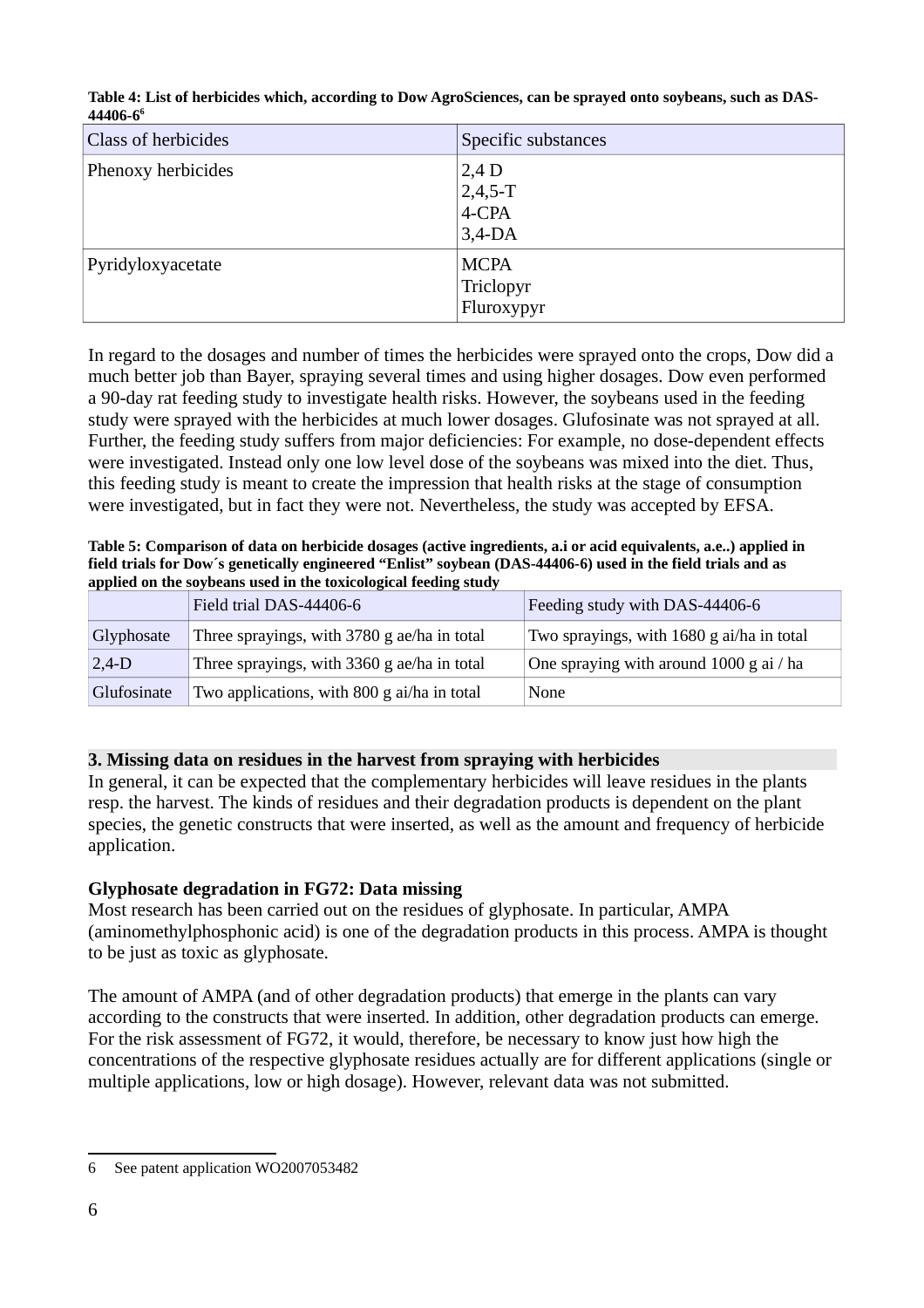## **HPPD inhibitors: Risks associated with degradation products are unknown**

New degradation products will emerge with the application of isoxaflutole – which is classified as a "suspected human carcinogen". These metabolites have so far not been found in conventional soybeans, but are known to occur in the genetically engineered plants. The EFSA (EFSA, 2016) has asserted that they are unable to evaluate risks to health from these new substances due to a lack of necessary data. And therefore, the EU authority was not able to set maximum limits for the amounts of these new residues in the harvest even though this is a legal requirement (Regulation 396/2005).

# **Glufosinate: Data lacking on applications to soybeans**

There is very little data available on which degradation products in which concentrations are to be expected from the application of glufosinate on herbicide-resistant soybeans. As far as Testbiotech knows, there are no publications or any official evaluations available on this issue. Glufosinate is classified as showing reproductive toxicity.[7](#page-6-0)

# **Phenoxy herbicides and pyridyloxyacetates: Not tested**

There were no field trials with substances such as triclopyr und fluroxypyr, and the only herbicide tested from the group of phenoxy herbiciden was 2,4-D. Metabolites stemming from 2,4 D such as 2,4-dichlorphenol are regarded as being more toxic than the herbicide itself (EFSA 2017d). Recent publications suggest that even carcinogenic metabolites are produced in genetically modified plants (Lurquin, 2016), but these were not assessed by EFSA.

# **Additives: Too many unknowns**

Apart from the active ingredients, other additives and wetting agents are added to commercial herbicide mixtures, such as Roundup (glyphosate). The adjuvants can lead to the herbicide mixture being considerably more toxic than the single active substance. For this reason, the use of particularly problematic additives, such as tallowamine, is either restricted or prohibited in several EU countries.<sup>[8](#page-6-1)</sup> However, the application of especially problematic additives, such as tallowamine, is not prohibited in countries where genetically engineered plants are grown.<sup>9</sup> Nonetheless, these substances are ignored in the approval process for genetically engineered plants for import. The EU Commission has even indirectly admitted that there are gaps in the approval process.<sup>[10](#page-6-3)</sup>

The European Food Safety Authority also stated that further investigations were necessary, and that it is currently not possible to assess any harmful effects to health from herbicide residues (EFSA 2015a and 2015b). As current documents show – that should also be released by Monsanto in the USA – even the authorities there do not know in detail what is added to which herbicides resp. what residues can be expected to be found in the harvest.<sup>[11](#page-6-4)</sup> From existing data, it has to be assumed that in commercial mixtures applied in the fields in Argentina, around 50 percent consists of glyphosate and about 15 percent are additives known as POEA tallowamine, which are much more toxic than glyphosate (Perez et a., 2011). The exact mixtures sprayed onto the plants are kept secret and treated as confidential business information.

It is of immense concern that EFSA in its 2015 European Union report on pesticide residues in food (EFSA 2017 c), showed that in the whole of the EU no samples at all were taken to investigate residues from spraying soybeans with glyphosate. As EFSA states:

"Since soybeans are an important globally traded commodity on which glyphosate is

<span id="page-6-0"></span><sup>7</sup> [h ttp://ec.europa.eu/food/plant/pesticides/eu-pesticides-database/public/?event=homepage&language=EN](http://ec.europa.eu/food/plant/pesticides/eu-pesticides-database/public/?event=homepage&language=EN)

<span id="page-6-1"></span><sup>8</sup> https://ec.europa.eu/germany/news/glyphosat-eu-staaten-schr%C3%A4nken-beistoffe-und-nutzung-ein de

<span id="page-6-2"></span><sup>9</sup><http://dip21.bundestag.de/dip21/btd/18/073/1807373.pdf>

<span id="page-6-3"></span><sup>10</sup> [www.testbiotech.org/node/1636](http://www.testbiotech.org/node/1636)

<span id="page-6-4"></span><sup>11</sup> [www.huffingtonpost.com/entry/5988dd73e4b030f0e267c6cd](http://www.huffingtonpost.com/entry/5988dd73e4b030f0e267c6cd)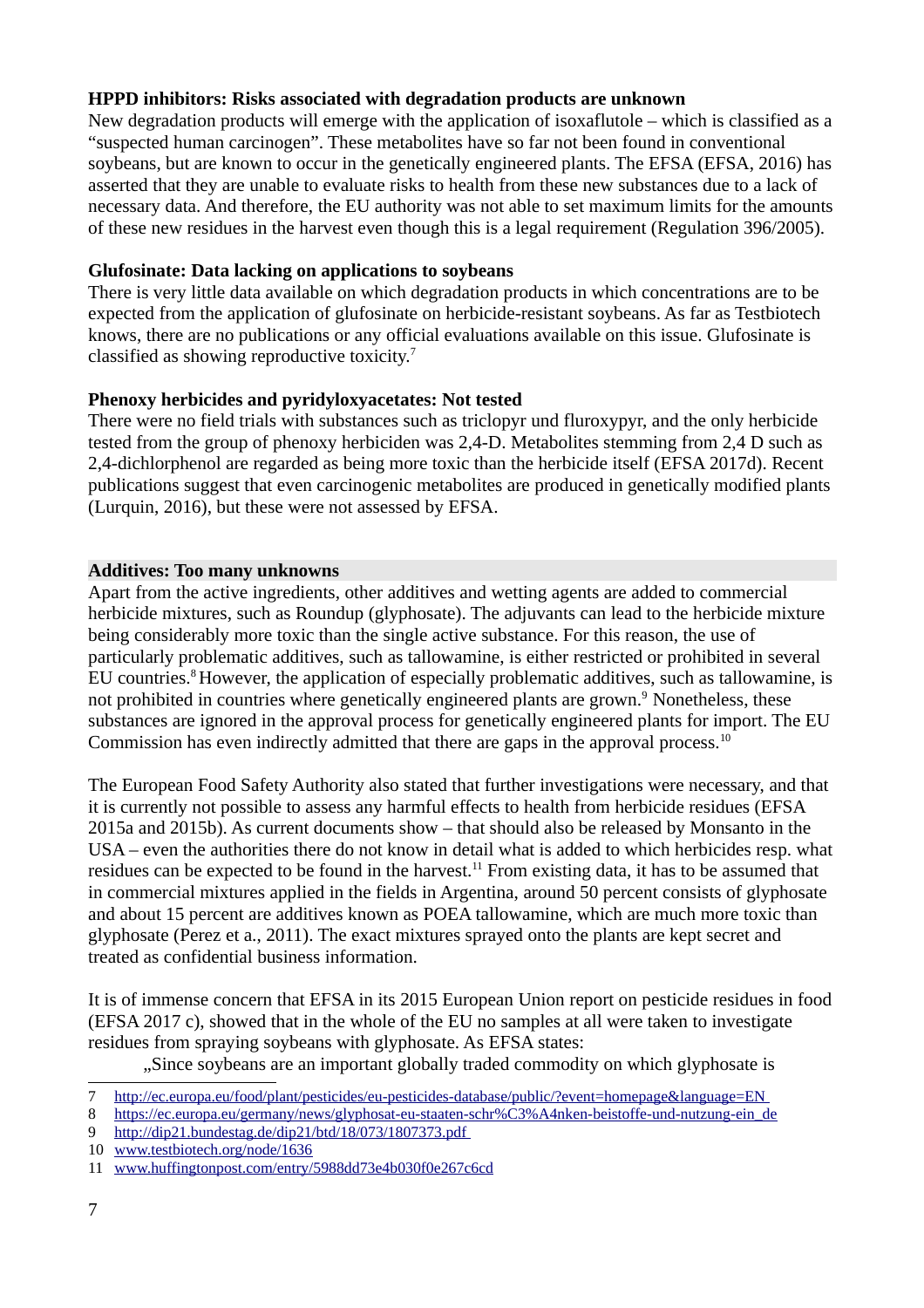frequently used, more detailed information on the occurrence of glyphosate residues would be desirable."

## **The risks were not sufficiently investigated**

## **Residues of the herbicides**

The residues from active substances must be investigated according to pesticide regulation (regulation 396/2005), and respective maximum limits set for residues (MRL). In addition, the soybeans must be assessed according to EU regulation 1107/2009 for combinatorial risks of herbicide residues. Relevant methods for investigating biological substances and complex mixtures of substances are set out in the European Chemical Directive 1907/2006 (REACH).

The biology of the plants must also be included in risk assessment. This is the only way to determine which metabolic substances in which amounts actually emerge in the plants. In addition, investigations should include different dosages and combinations. Specific growing conditions and the genetic characteristics of the individual varieties should also be taken into account. As already mentioned above, such investigations are either completely or partially missing:

- Herbicide applications are not in line with farming practice.
- $\bullet$ Feeding studies are missing or suffer from intentional and systemic flaws.
- $\bullet$ For isoxflutole, the EFSA was unable to set maximum permitted residue levels (MRL) for the possibly very toxic residues (EFSA, 2016).
- As far as the application of glufosinate on herbicide-resistant soybeans is concerned, it appears that there are no specific investigations.
- On the question of which additives are mixed into the herbicides in the different countries where genetically engineered crops are grown, it appears that the European authorities do not have sufficient information (EFSA, 2015).
- $\bullet$ In regard to imports, there is a major lack of data on residues from spraying with the complementary herbicides on soybeans.
- $\bullet$ Finally, possible combinatorial effects need to be assessed. The combinatorial effects of residues can far exceed the toxicity of the single substances (Reuter, 2015). However, since a specific combination of complementary herbicides can be applied to the plants, it should be relatively easy to determine combinatorial effects. As yet, such investigations have not been carried out. The EU Commission has admitted that combinatorial effects should also be investigated.*[12](#page-7-0)*

In the circumstances, it must be concluded that health risks due to residues left over from herbicides in soybean FG72 and FG72 x A5547-127 and DAS-44406-6 have not been sufficiently investigated.

## **Further risks to health**

There are a number of further specific risks to health from the changed metabolism of the genetically engineered plants:

 The newly introduced metabolic pathways can cause unintended changes in the plant constituents. This is particularly relevant for soybeans since the beans contain a naturally high concentration of phytoestrogens and allergens – and these concentrations can increase. The respective changes can be dependent on which herbicide is used in which concentration. Zobiole et al (2012) and also Bøhn et al. (2014) found that application of the herbicide can cause significant changes in soybean plant constituents. Most relevant in this context is a

<span id="page-7-0"></span><sup>12</sup> [www.testbiotech.org/sites/default/files/11\\_letter\\_from%20Commission\\_August\\_2016.pdf](http://www.testbiotech.org/sites/default/files/11_letter_from%20Commission_August_2016.pdf)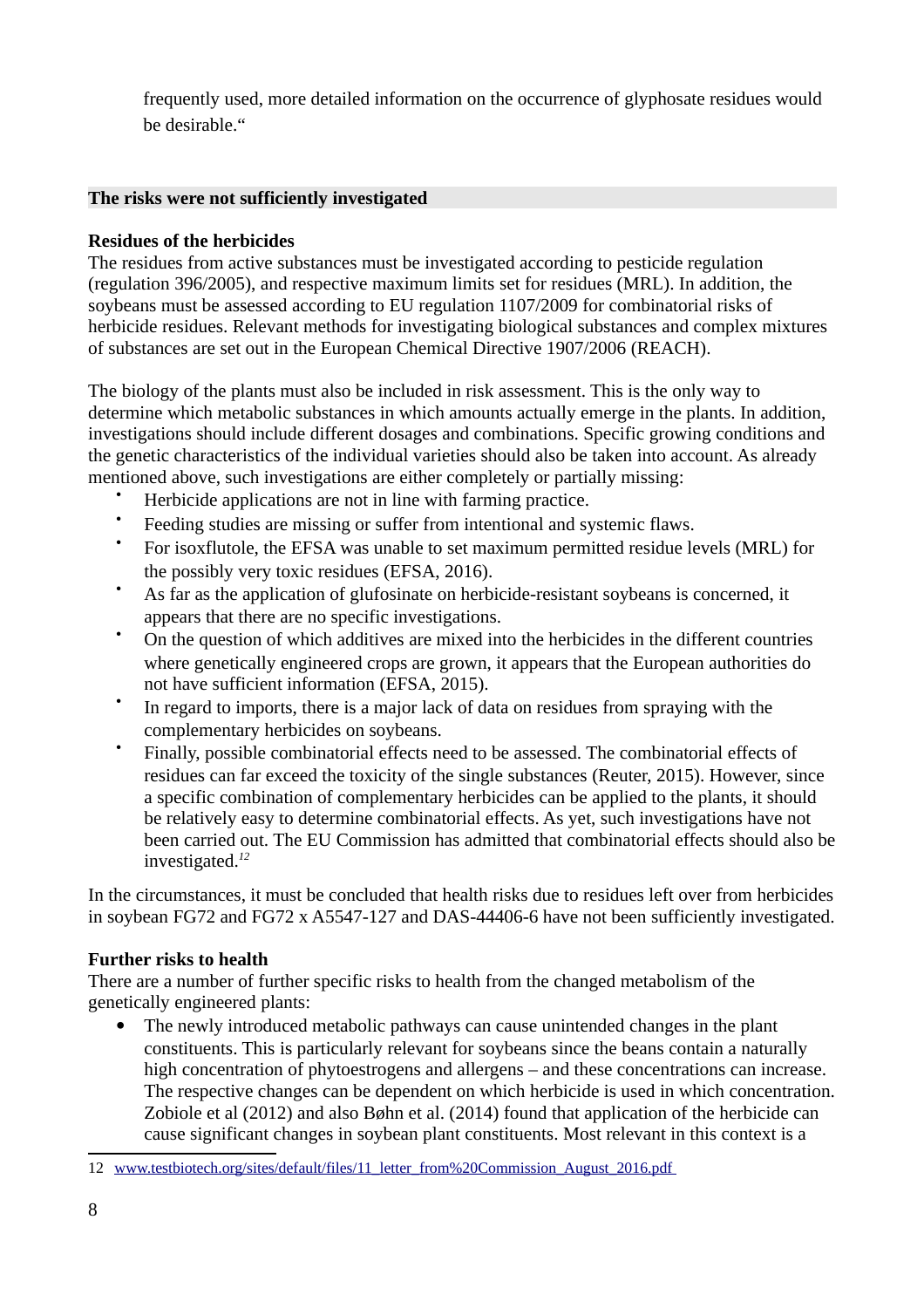publication by Zobiole et al. (2012) on a study that used three different dosages of glyphosate applications (800 mg, 1200 mg and 2400 mg /hectare) which correlated to dosedependent changes in the plant´s compositions. EFSA has so far ignored this issue.

- Furthermore, it has to be taken into account that there may be specific interactions between residues of herbicides and plant constituents. Natural allergens and phytoestrogens found in the plants are particularly relevant in this context - since their risks to health can be increased by interaction with diverse active substances, additives or degradation products of the herbicides. Studies have found disturbances in the endocrine system of young rats when fed with soy milk in combination with glyphosate (Nardi et al., 2016).
- It must be further taken into account that continuous exposure to these residues can have an effect on health in an indirect way. The residues can, for example, cause changes in the enteric flora of humans and animals, which might possibly promote diseases. It is known that the use of glyphosate can lead to changes in the composition of microbial soil flora (see, for example, EFSA, 2012). Additionally, glyphosate has an antibiotic effect on specific bacteria such as *E. coli* (Forlani et al., 1997; Carlisle & Trevors, 1988). Therefore, it seems obvious that permanent exposure to glyphosate can cause changes in the gut flora of humans.

These risks are as yet not taken into account in the EU approval process. One of the main reasons for these gaps in risk assessment is the EU Commission's attempts to separate as far as it possibly can, the question of residues left over from the herbicides from the question of genetic technology approval. This is the approach followed by the EU Commission in, for example, the amendment of Annex 2001/18 of the EU Release Directive 2001/18. The EU Commission is prepared to defend this separation even in cases brought to the European court (C-82/17 P).

As this background shows, there are specific risks associated with the application of herbicides to genetically engineered plants that are neither covered by the approval processes for genetic technology, nor by pesticide regulation. These gaps in regulation are pertinent to the majority of the genetically engineered plants that have already been approved: Over 50 of the around 60 genetically engineered plants approved for import into the EU up until August 2017 have been engineered to be resistant to at least one herbicide.

#### **Conclusions and Recommendations**

Current practices in the assessment of herbicide-resistant genetically engineered plants mean that a great many of the actual risks are systematically excluded from risk assessment. Crucial data on changes in the plant constituents are missing, as are data on the herbicide residues. Additionally, central questions in risk assessment, such as possible interactions and combinatorial effects are completely ignored.

Soybean events engineered by Bayer and Dow AgroSciences cannot therefore be seen as safe. On the contrary, there is a high risk that consumption of these soybeans could have a harmful effect on health.

Current approval practice fundamentally contradicts EU laws on genetic engineering technology. Regulation 1829/2003 requires that genetically engineered plants can only be approved for import if they are deemed to be safe. If these plants contain a combination of residues that are possibly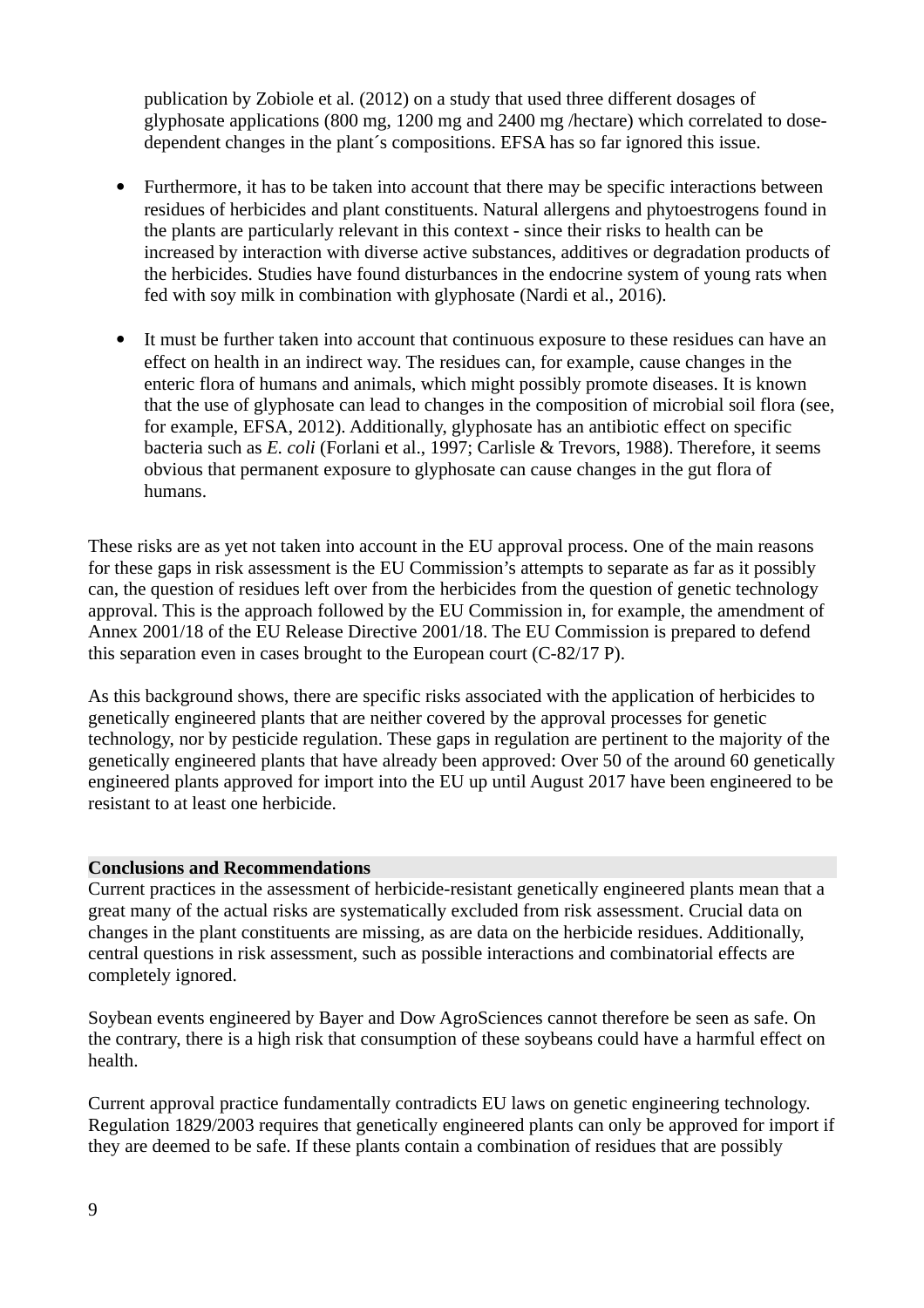damaging to health because the plants have been genetically engineered to be resistant to herbicides, then these must of course be investigated before approval is granted.

Against this background, no further genetically engineered plants that are engineered to be resistant to glyphosate or other herbicides should be approved for import until the health risks associated with the residues have been comprehensively investigated and the results are presented. At the same time, the approval process for genetic engineering technology should be linked to pesticide regulation. This is the only way to ensure that none of the risks are overlooked. In particular, following requirements should be taken into account:

- Assessment of all residues of active substances taking various practical conditions into consideration (e.g. dosage and frequency of herbicide application);
- Assessment of all relevant active ingredients, additives and their residues;
- Investigation of combinatorial effects of the applied herbicides;
- Investigation of the changes in plant constituents taking into account various herbicide applications;
- Investigation of interactions between the herbicides and the plant constituents;
- Investigation of the long-term effects of consumption of the genetically engineered soybeans taking possible effects on endocrine systems, reproduction and intestinal microbiome into account.

#### **Resources**

Bayer (2017) Balance TM GT soybean use restriction submit agreement, <http://www.balancegtsoybeans.com/use-restriction-agreement/>

Bøhn T., Cuhra M., Traavik T., Sanden M., Fagan J., Primicerio R. (2014) Compositional differences in soybeans on the market: Glyphosate accumulates in Roundup Ready GM soybeans. Food Chem 153: 207-215.<http://www.sciencedirect.com/science/article/pii/S0308814613019201>

Carlisle, S.M. & Trevors, J.T. (1988) Glyphosate in the environment. Water, Air, and Soil Pollution, 39(3-4): 409-420.<https://link.springer.com/article/10.1007%2FBF00279485?LI=true>

EFSA (2012) Scientific Opinion on an application (EFSA-GMO-NL-2005-24) for the placing on the market of the herbicide tolerant genetically modified soybean 40-3-2 for cultivation under Regulation (EC) No 1829/2003 from Monsanto. EFSA Journal10(6):2753. [110 pp.]. <http://onlinelibrary.wiley.com/doi/10.2903/j.efsa.2012.2753/full>

EFSA (2015a) Conclusion on the peer review of the pesticide risk assessment of the active substance glyphosate. EFSA Journal, 13 (11):4302. <http://onlinelibrary.wiley.com/doi/10.2903/j.efsa.2015.4302/full>

EFSA (2015b) Statement of EFSA on the request for the evaluation of the toxicological assessment of the coformulant POE-tallowamine. EFSA Journal, 13(11):4303. <http://onlinelibrary.wiley.com/doi/10.2903/j.efsa.2015.4303/pdf>

EFSA (2016) Conclusion on the peer review of the pesticide risk assessment of the active substance isoxaflutole. EFSA Journal 2016;14(3):4416, 115 pp. <http://onlinelibrary.wiley.com/doi/10.2903/j.efsa.2016.4416/full>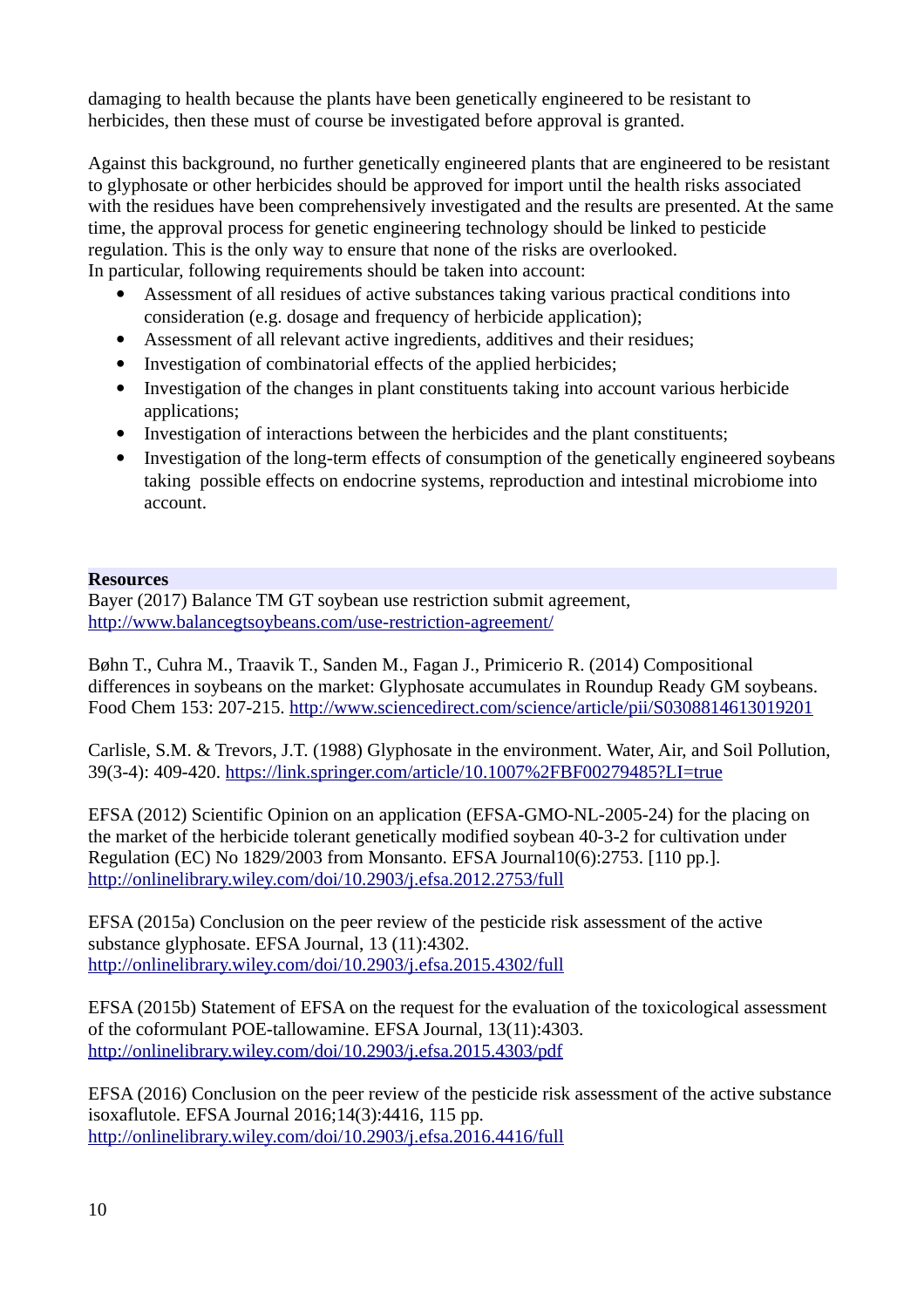EFSA (2017a) Scientific opinion on application EFSA-GMO-NL-2013-120 for authorisation of genetically modified soybean FG72 x A5547-127 for food and feed uses, import and processing submitted in accordance with Regulation (EC) No 1829/2003 by Bayer CropScience LP and M.S. Technologies LLC. EFSA Journal, 15(4):4744, 23 pp. <http://onlinelibrary.wiley.com/doi/10.2903/j.efsa.2017.4744/full>

EFSA (2017b) Scientific opinion on an application by Dow AgroSciences LLC (EFSA-GMO-NL-2012-106) for the placing on the market of genetically modified herbicide-tolerant soybean DAS-44406-6 for food and feed uses, import and processing under Regulation (EC) No 1829/2003. EFSA Journal, 15(3):4738, 33 pp.<http://onlinelibrary.wiley.com/doi/10.2903/j.efsa.2017.4738/full>

EFSA (2017c) The 2015 European Union report on pesticide residues in food. EFSA Journal, 15(4):4791, 134 pp. <https://www.efsa.europa.eu/de/efsajournal/pub/4791>

EFSA (2017d) Comments from the experts of the EU Member States on the application by Dow AgroSciences LLC (EFSA-GMO-NL-2012-106) for the placing on the market of genetically modified herbicide-tolerant soybean DAS-44406-6 for food and feed uses, import and processing under Regulation (EC) No 1829/2003. Found at: <http://registerofquestions.efsa.europa.eu/roqFrontend/login?0>

Forlani, G., Kafarski P., Lejczak B., Wieczorek P. (1997) Mode of Action of Herbicidal Derivatives of Aminomethylenebisphosphonic Acid. Part II. Reversal of Herbicidal Action by Aromatic Amino Acids. J Plant Growth Regul 16: 147–152.<http://link.springer.com/article/10.1007/PL00006989>

IARC (2015) Monograph on glyphosate. Available on: [https://www.iarc.fr/en/media](https://www.iarc.fr/en/media-centre/iarcnews/2016/glyphosate_IARC2016.php)[centre/iarcnews/2016/glyphosate\\_IARC2016.php](https://www.iarc.fr/en/media-centre/iarcnews/2016/glyphosate_IARC2016.php)

Lurquin, P.F. (2016) Production of a toxic metabolite in 2, 4-D-resistant GM crop plants. 3 Biotech, 6(1): 1-4.<https://link.springer.com/article/10.1007/s13205-016-0387-9#CR25>

Monsanto (2007) Patent application WO2008051633, Cropping systems for managing weeds.

Monsanto (2017) Postemergence Herbicide Applications in Soybeans, [http://www.rea-hybrids.com/Agronomy/Documents/Postemergence%20Herbicide%20Applications](http://www.rea-hybrids.com/Agronomy/Documents/Postemergence%20Herbicide%20Applications%20in%20Soybeans%20-%20RRPLUS%20-%20Spotlight.pdf)  [%20i n%20Soybeans%20-%20RRPLUS%20-%20Spotlight.pdf](http://www.rea-hybrids.com/Agronomy/Documents/Postemergence%20Herbicide%20Applications%20in%20Soybeans%20-%20RRPLUS%20-%20Spotlight.pdf)

Nardi, J., Moras, P.B., Koeppe, C., Dallegrave, E., Leal, M.B., Rossato-Grando, L.G. (2017) Prepubertal subchronic exposure to soy milk and glyphosate leads to endocrine disruption. Food and Chemical Toxicology, 100: 247–252. [www.sciencedirect.com/science/article/pii/S0278691516304896](http://www.sciencedirect.com/science/article/pii/S0278691516304896)

Pérez G.L., Vera M.S., Miranda L.A. (2011) Effects of hrbicide glyphosate and glyphosate-based formulations on aquatic ecosystems. Herbicides and Environment, Dr Andreas Kortekamp (Ed.), ISBN: 978-953-307-476-4, InTech, Available from: http://www.intechopen.com/books/herbicides-and-environment/effects-of-herbicide-glyphosateand-glyphosate-based-formulations-on-aquatic-ecosystems